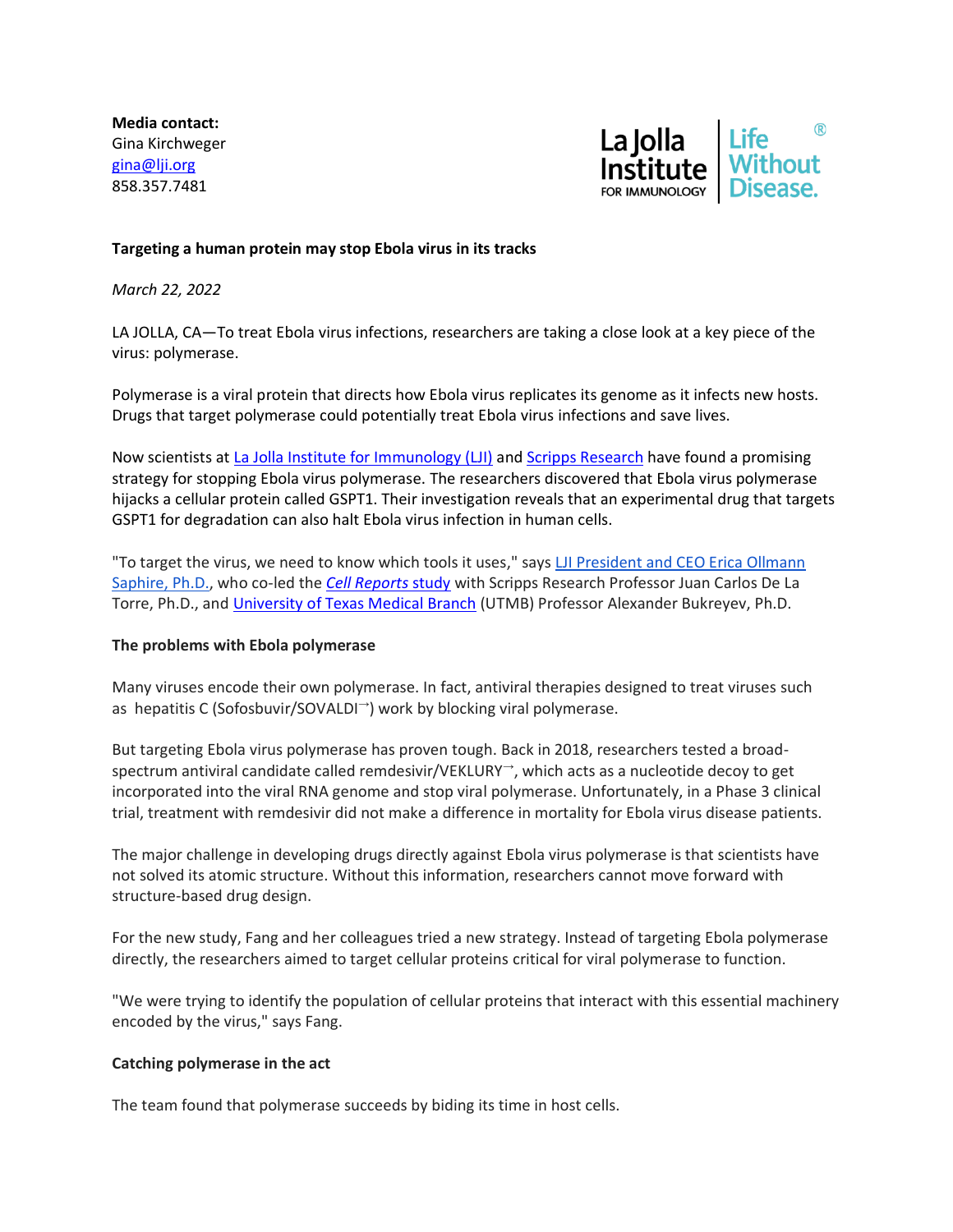Early in infection, it appears that host cellular proteins are in defense mode against Ebola virus polymerase and the viral genetic material. "This presents additional hurdles for polymerase," says Fang. "Polymerase is navigating through this hostile complex intracellular environment while focusing on its primary task: to make abundant copies of viral genomes and mRNAs."

The team found two cellular proteins, called GSPT1 and UPF1, that interact with Ebola virus polymerase and restrict Ebola virus early in infection. The immune system is fighting back.

But then comes the plot twist. Later in infection, Ebola virus polymerase gains a foothold in cells by hijacking a subset of cellular proteins from the host antiviral defense line to promote viral replication. "To our surprise, Ebola virus can subvert host restriction imposed by GSPT1 and UPF1," says Fang.

The researchers found that Ebola virus polymerase leverages host protein GSPT1 to positively regulate viral transcription—a process the virus uses to convert its genetic material into instructions for making viral proteins.

"You can imagine GSPT1 acting as a stop sign to inform the polymerase stop precisely at each intersection. Without the stop sign, viral transcription no longer follows the correct order, which has a negative impact on viral protein production," says Fang.

"We weren't expecting to see this," says Fang. "The virus hijacks this protein and makes it do something different than its normal job in cells. To our knowledge, this is the first time GSPT1 has been linked to viral infection."

These insights were made possible thanks to an enzyme, called split-TurboID, which is a biotin ligase engineered by the lab of Stanford University Professor Alice Ting, Ph.D. This special enzyme, once fused to Ebola virus polymerase, enables the polymerase to add a molecular tag to any other protein it interacts with. By fishing out proteins that contain this unique tag, researchers could map out the complex series of Ebola virus polymerase-host protein interactions.

# **A new route for interfering with Ebola virus infection**

The researchers wanted to see if they could target GSPT1 to suppress Ebola infection. To test this, the LJI team partnered with their long-term collaborator, the UTMB research group led by Professor Alexander Bukreyev, Ph.D., who could carry out experiments with live Ebola virus in a high containment research facility.

The small molecule CC-90009, originally developed as a drug candidate for treating acute myeloid leukemia patients, targets GSPT1 for degradation. The researchers found that treatment of Ebola virusinfected cells with CC-90009 interfered with the activity of the virus polymerase and inhibited Ebola virus multiplication. Fang says follow-up research with primary cell lines and proper animal models should be done to provide further evidence for repurposing CC-90009—or similar therapeutic strategies to cure Ebola virus disease.

"This study shows there are new targets we can go after to treat Ebola virus infection," says Fang.